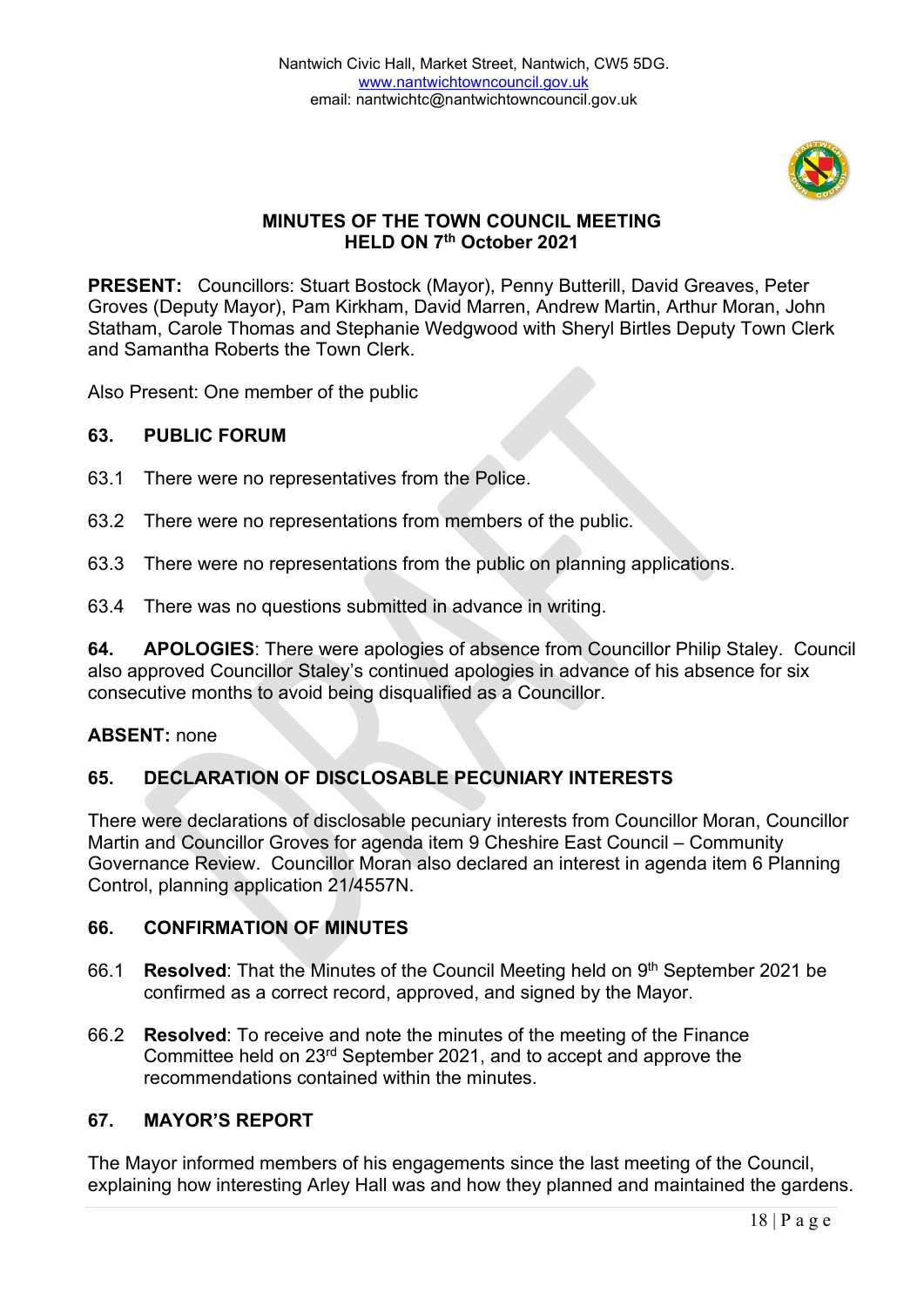The Mayor also shared with Council details of his visit to the library where he gave out certifications to young people for the summer reading challenge.

## **68. PLANNING CONTROL**

Members considered the planning applications and supported the recommendations of the Clerk.

**Resolved**: It was resolved that the recommendations of the Clerk be reported to Cheshire East.

## **69. INTERIM INTERNAL AUDIT REPORT**

Members considered the previously circulated first quarterly interim internal report. The Clerk advised members that there were just three observations from the audit, and the Clerk had provided a response to each of the observations which will be dealt with through the Finance Committee.

**Resolved**: It was resolved to note the content of the first internal audit report and support the actions by the Clerk to address the observations.

### **70. ACCOUNTS 2020/21 – ANNUAL RETURN**

Members noted the previously circulated completed Section 3 of the Annual Governance & Accountability Return (AGAR) by the external auditors PKF Littlejohn LLP.

**Resolved:** It was resolved to note the completed AGAR for 2020/21 by external auditors PKF Littlejohn LLP.

### **71. CHESHIRE EAST COUNCIL CONSULTATION – COMMUNITY GOVERNANCE REVIEW**

Members considered the proposals within the consultation document and agreed that the proposals did reflect the Town Council's response to the earlier consultation, which was that the new build properties within Henhull and Edleston be transferred into the North and West ward of Nantwich. The proposals from Cheshire East also make recommendations to increase the elected members from 12 to 15 which is supported by the Town Council. This proposal by Cheshire East would result in the North & West ward having 10 elected members and the South Ward having 5 elected members. The Town Council discussed the idea of requesting a third ward to be introduced to allow for 5 members in each of the three wards. This would make it easier for the electorate particularly when voting during elections.

**Resolved**: It was resolved that the Clerk would respond to the consultation on behalf of the Town Council supporting the proposals for Nantwich and requesting a third ward to allow for a 5-member ward in each.

## **72. BOROUGH COUNCILLOR REPORTS**

Councillor Moran advised members that Cheshire East were currently consulting on proposals for a new primary school to be opened in 2024. The Clerk confirmed that she had received details of the consultation and would include it within the agenda for the next meeting.